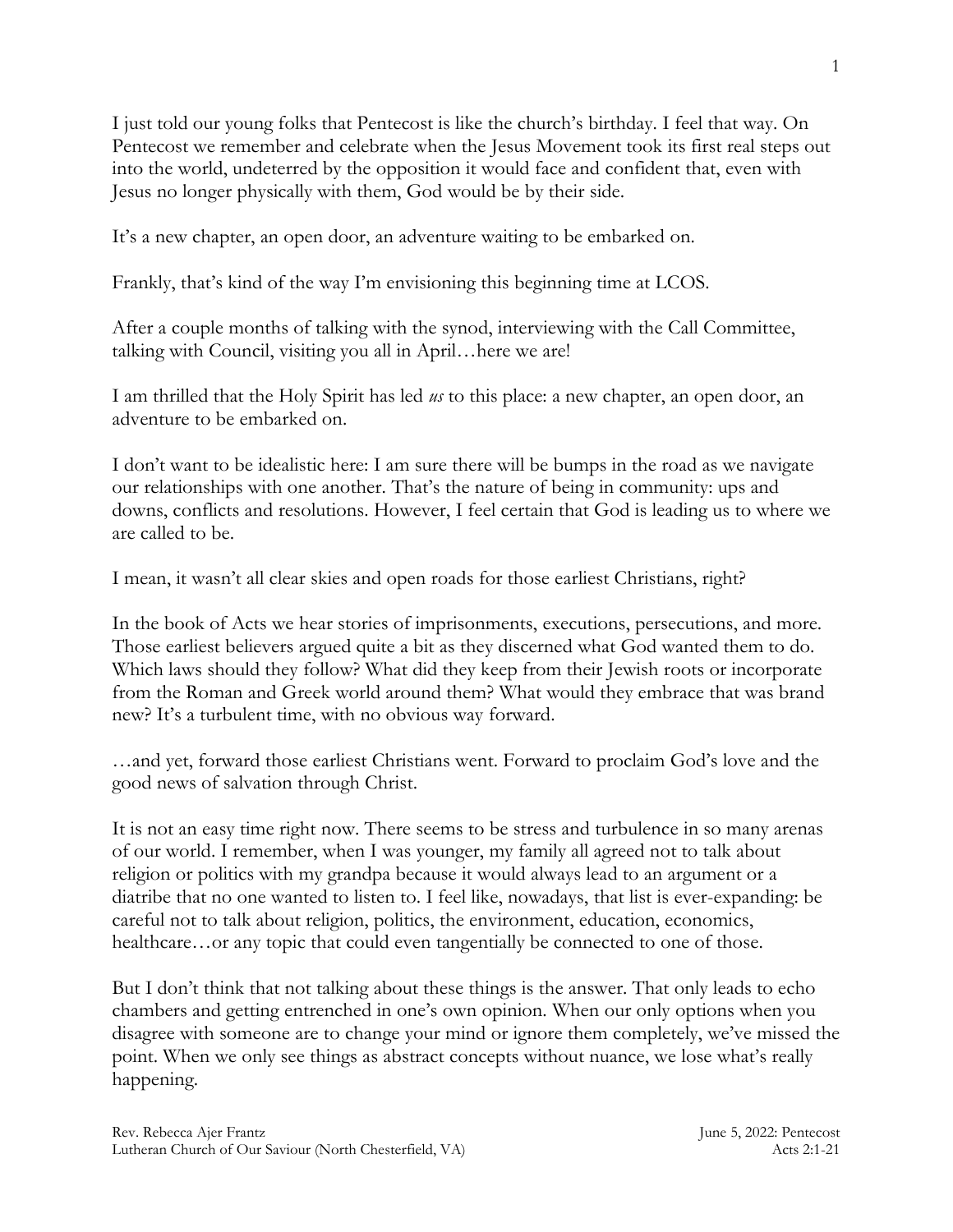This is *not* to say that we should never change our mind. It is good and honorable and a sign of growth that, when presented with new facts or a new perspective, we understand the world in a new and different way. What I mean to say is that we should be sure to be grounded in *something*—dare I say the Gospel?—that holds us to a standard of love and care and justice which prevents us from accepting every generalization, blanket statement, or harmful idea as fact.

Alternatively, by saying that we shouldn't automatically shut down communication with those we disagree with, I am not suggesting that we need to subject ourselves to hateful rhetoric or give oxygen to things that are patently false or harmful. Instead, I am convinced that *most* people, maybe not all, but *most*, want to know that they are at least being heard and not dismissed. And so, taking the time to listen does not mean that we will agree, but it does highly increase the odds that we will remember that they are a child of God and that the image of God is borne in them, as well as us. And maybe, by remembering that, we can find some thread of commonality to move our relationship forward.

How do we get started, or restarted, or reenergized to do this work? I think that's where the story of Pentecost comes in.

The Holy Spirit arrives and kind of upends the disciples' plans. Okay, so we don't know for sure what they'd been planning on doing after the ascension and after they cast lots to find the twelfth disciple to replace Judas…but I honestly don't have super high expectations. Given their previous track record of hiding in rooms or going back to their regular jobs, I pretty much assume that maybe they would have eventually gotten around to doing some evangelizing, but it wouldn't happen too fast and it wouldn't be too innovative. (Boy, does that sound like the Church today, much of the time!)

But lucky for us—and Thanks be to God!—the Holy Spirit blows in, shakes things up, and lights a fire—literally—that sends the disciples off to the corners of the world. I mean, what else were they to do, now that they all were speaking different languages? The Spirit gave the push—the shove—to get them out, proclaiming the good news.

That's what the Holy Spirit is best at—kicking things off, initiating some remarkable action.

In Hebrew and Greek, the word Spirit is closely linked and often interchanged with both "breath" and wind." Does anyone know the Hebrew word? ("Ruach.") And the Greek? ("Pneuma." Yep! As in Pneumatologist.") If we look at the most revelatory and gamechanging actions in creation, the Spirit is there.

At Creation, when there is only a formless void and chaos, God's *ruach* moves over the face of the waters just before God says, "Let there be light."

In the Gospel of Luke, when Mary asks the angel how can she be with child, the angel tells her that the "*pneuma hagion*," the Holy Spirit will come upon her.